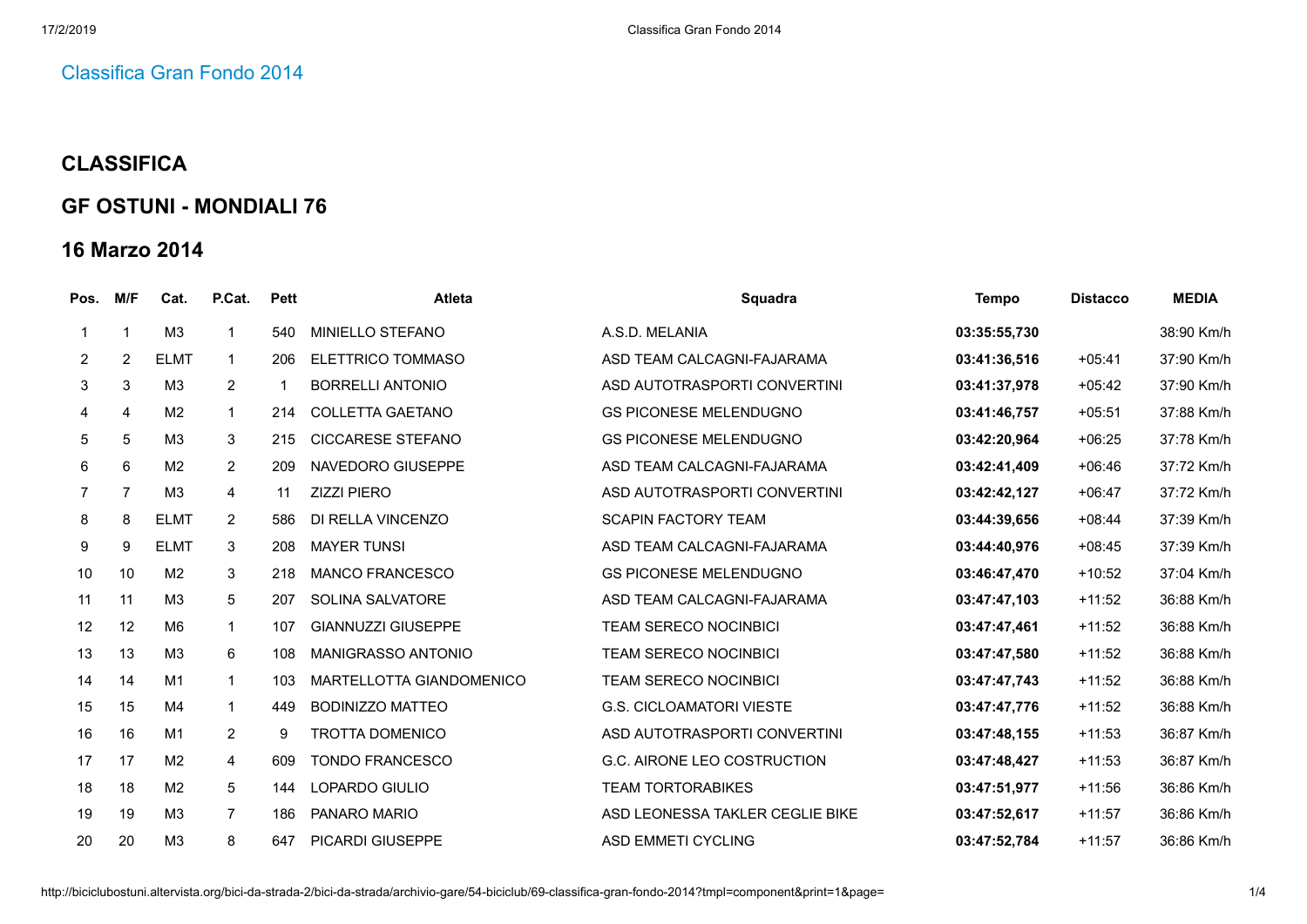| Pos. | M/F | Cat.           | P.Cat.                  | <b>Pett</b> | <b>Atleta</b>              | Squadra                         | <b>Tempo</b> | <b>Distacco</b> | <b>MEDIA</b> |
|------|-----|----------------|-------------------------|-------------|----------------------------|---------------------------------|--------------|-----------------|--------------|
| 21   | 21  | <b>ELMT</b>    | $\overline{4}$          | 453         | <b>BOSSIS FERDINANDO</b>   | A.S.D. CYCLON-STORE.IT          | 03:47:52,897 | $+11:57$        | 36:86 Km/h   |
| 22   | 22  | <b>ELMT</b>    | 5                       | 205         | APOLLONIO FABIO            | ASD TEAM CALCAGNI-FAJARAMA      | 03:47:53,152 | $+11:58$        | 36:86 Km/h   |
| 23   | 23  | M5             | $\mathbf{1}$            | 177         | <b>STRINGANO DOMENICO</b>  | ASD LEONESSA TAKLER CEGLIE BIKE | 03:47:53,368 | +11:58          | 36:86 Km/h   |
| 24   | 24  | <b>ELMT</b>    | 6                       | 631         | DE CAGNA MASSIMO           | <b>TEAM LOCOMOTIVA</b>          | 03:47:53,856 | $+11:58$        | 36:86 Km/h   |
| 25   | 25  | M5             | $\overline{2}$          | 40          | <b>MUSCI FRANCESCO</b>     | ASD ROMANELLI BIKE CAPURSO      | 03:47:53,904 | $+11:58$        | 36:86 Km/h   |
| 26   | 26  | M8             | $\mathbf{1}$            | 102         | <b>LOPINTO DONATO</b>      | TEAM SERECO NOCINBICI           | 03:47:55,082 | $+12:00$        | 36:86 Km/h   |
| 27   | 27  | M <sub>2</sub> | 6                       | 145         | PITILLO NICOLA             | A.C.D. CASTELLUCESE             | 03:47:59,111 | $+12:04$        | 36:84 Km/h   |
| 28   | 28  | M1             | 3                       | 8           | SBARATTA STEFANO           | ASD AUTOTRASPORTI CONVERTINI    | 03:48:01,912 | $+12:06$        | 36:84 Km/h   |
| 29   | 29  | <b>ELMT</b>    | $\overline{7}$          | 185         | DAMBROSIO ANTONIO          | ASD LEONESSA TAKLER CEGLIE BIKE | 03:48:01,962 | $+12:06$        | 36:84 Km/h   |
| 30   | 30  | <b>ELMT</b>    | 8                       | 42          | <b>FERRI GIUSEPPE</b>      | ASD ROMANELLI BIKE CAPURSO      | 03:48:03,702 | $+12:08$        | 36:83 Km/h   |
| 31   | 31  | M3             | 9                       | 213         | PICONESE EMANUELE          | <b>GS PICONESE MELENDUGNO</b>   | 03:48:03,768 | $+12:08$        | 36:83 Km/h   |
| 32   | 32  | M <sub>2</sub> | $\overline{7}$          | 137         | <b>COLAPIETRO GIUSEPPE</b> | ASD A. NARDUCCI                 | 03:48:04,265 | $+12:09$        | 36:83 Km/h   |
| 33   | 33  | <b>ELMT</b>    | 9                       | 181         | <b>CHIRIACO AMBROGIO</b>   | ASD LEONESSA TAKLER CEGLIE BIKE | 03:48:04,269 | $+12:09$        | 36:83 Km/h   |
| 34   | 34  | M3             | 10                      | 112         | <b>DAPRILE MASSIMO</b>     | <b>TEAM SERECO NOCINBICI</b>    | 03:48:04,776 | $+12:09$        | 36:83 Km/h   |
| 35   | 35  | M3             | 11                      | 6           | PROSPATO ANGELO            | ASD AUTOTRASPORTI CONVERTINI    | 03:48:05,021 | $+12:10$        | 36:83 Km/h   |
| 36   | 36  | M <sub>2</sub> | 8                       | 211         | <b>SERGI STEFANO</b>       | ASD TEAM CALCAGNI-FAJARAMA      | 03:48:05,067 | $+12:10$        | 36:83 Km/h   |
| 37   | 37  | M4             | $\overline{c}$          | 618         | CAMPOREALE VINCENZO        | A.S.D. CICOGNA LANOTTE BIKE     | 03:48:05,328 | $+12:10$        | 36:83 Km/h   |
| 38   | 38  | M1             | 4                       | 160         | <b>TARANTINO VINCENZO</b>  | <b>TEAM GIROTONDOBIKE</b>       | 03:48:06,281 | $+12:11$        | 36:83 Km/h   |
| 39   | 39  | M <sub>2</sub> | 9                       | 200         | PETUZZI ANGELO             | ASD SC CASAMASSIMA              | 03:48:09,116 | $+12:14$        | 36:82 Km/h   |
| 40   | 40  | M <sub>6</sub> | $\overline{2}$          | 3           | D'AVERSA ANTONIO           | ASD AUTOTRASPORTI CONVERTINI    | 03:48:15,267 | $+12:20$        | 36:80 Km/h   |
| 41   | 41  | M5             | 3                       | 457         | <b>BOTTONE DEMETRIO</b>    | TEAM C.P.S.                     | 03:48:16,039 | $+12:21$        | 36:80 Km/h   |
| 42   | 42  | M <sub>2</sub> | 10                      | 117         | <b>SALATINO GIANPAOLO</b>  | <b>TEAM SERECO NOCINBICI</b>    | 03:48:16,440 | $+12:21$        | 36:80 Km/h   |
| 43   | 43  | M3             | 12                      | 536         | <b>BONGALINO PIETRO</b>    | A.S.D. TEAM MURGIA BIKE         | 03:48:16,996 | $+12:21$        | 36:80 Km/h   |
| 44   | 44  | M <sub>5</sub> | $\overline{\mathbf{4}}$ | 41          | <b>FERRI NICOLA</b>        | ASD ROMANELLI BIKE CAPURSO      | 03:48:17,329 | $+12:22$        | 36:80 Km/h   |
| 45   | 45  | M4             | 3                       | 467         | PUCCIO ROBERTO             | A.S.D. MOBILI X UFF. CZ         | 03:48:17,616 | $+12:22$        | 36:79 Km/h   |
| 46   | 46  | M7             | $\mathbf{1}$            | 110         | LAVOTA DAMIANO             | <b>TEAM SERECO NOCINBICI</b>    | 03:48:19,109 | $+12:24$        | 36:79 Km/h   |
| 47   | 47  | M3             | 13                      | 85          | <b>GUGLIELMI ROCCO</b>     | UCD RIONERO IL VELOCIFERO       | 03:48:22,517 | $+12:27$        | 36:78 Km/h   |
| 48   | 48  | M4             | 4                       | 33          | RINALDI MICHELE            | ASD VELOSPRINT BITONTO          | 03:48:30,725 | $+12:35$        | 36:76 Km/h   |
| 49   | 49  | M <sub>2</sub> | 11                      | 612         | RAGUSA ANDREA              | A.S.D. FUORISOGLIA              | 03:48:32,884 | $+12:37$        | 36:75 Km/h   |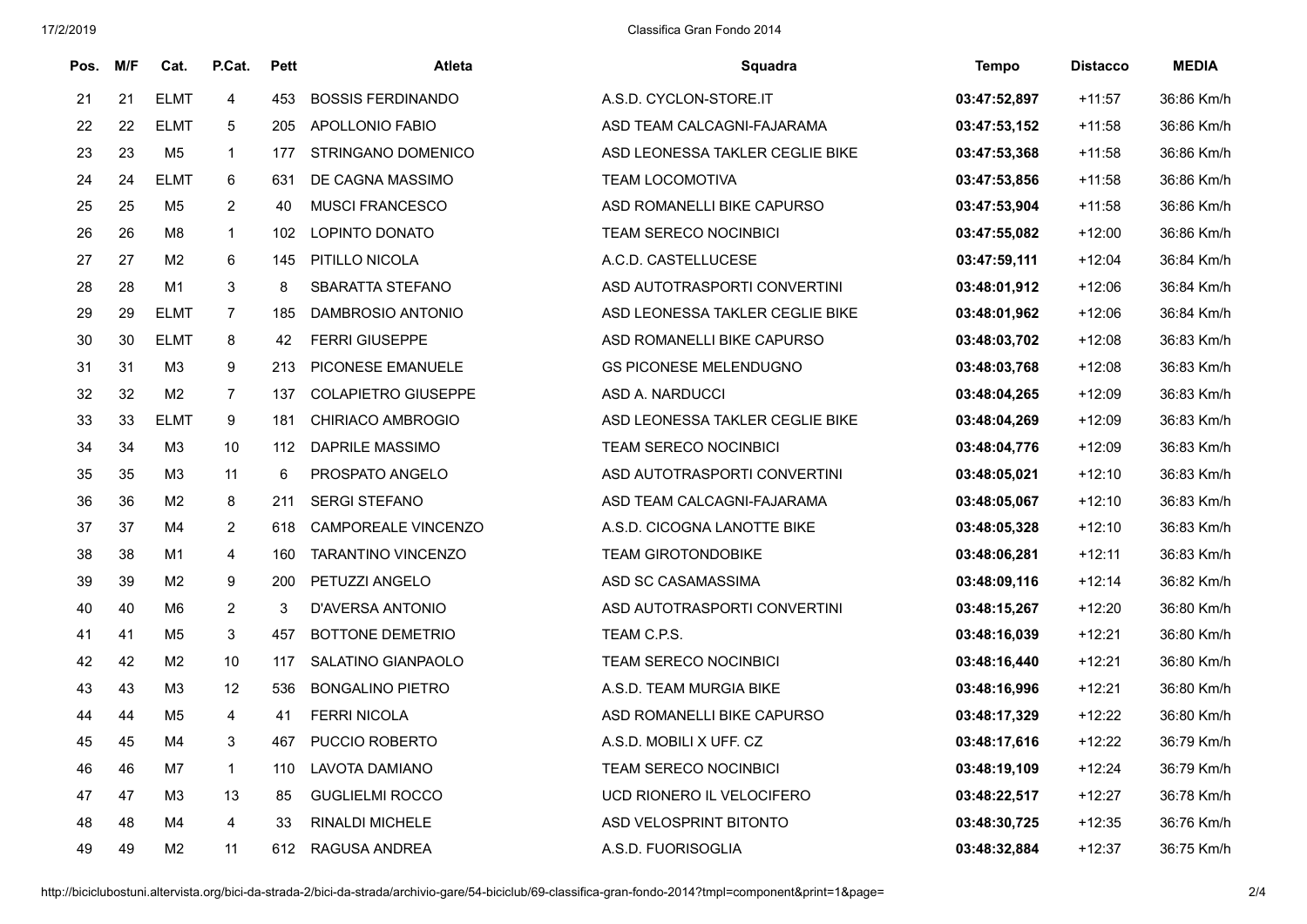| Pos. | M/F          | Cat.           | P.Cat.         | <b>Pett</b> | Atleta                      | Squadra                         | <b>Tempo</b> | <b>Distacco</b> | <b>MEDIA</b> |
|------|--------------|----------------|----------------|-------------|-----------------------------|---------------------------------|--------------|-----------------|--------------|
| 50   | 50           | M1             | 5              | 219         | <b>CAFARO BIAGIO</b>        | <b>ASD BIKE &amp; SPORT</b>     | 03:48:35,730 | $+12:40$        | 36:75 Km/h   |
| 51   | 51           | <b>ELMT</b>    | 10             | 614         | PUGLIESE NICOLA             | A.S.D. NOCINBICI                | 03:49:52,252 | $+13:57$        | 36:54 Km/h   |
| 52   | 52           | M1             | 6              | 15          | <b>INDELLICATI FILIPPO</b>  | ASD CICLISMO MASSAFRA           | 03:51:21,022 | $+15:26$        | 36:31 Km/h   |
| 53   | 53           | M1             | $\overline{7}$ | 570         | <b>LEO CLAUDIO</b>          | <b>TEAM EUROBIKE</b>            | 03:51:35,736 | $+15:40$        | 36:27 Km/h   |
| 54   | 54           | M <sub>5</sub> | 5              | 437         | LOPETRONE SALVATORE         | A.S.D. CICLISTICA CROTONESE     | 03:51:36,228 | $+15:41$        | 36:27 Km/h   |
| 55   | 55           | M2             | 12             | 18          | CECERE DOMENICO             | ASD CICLISMO MASSAFRA           | 03:51:38,533 | $+15:43$        | 36:26 Km/h   |
| 56   | 56           | MЗ             | 14             | 46          | DE SANTIS SAVERIO           | ASD TEAM ROAD BITETTO           | 03:51:51,699 | $+15:56$        | 36:23 Km/h   |
| 57   | 57           | M <sub>2</sub> | 13             | 459         | PRUDENTINO PIERO            | A.S.D. NARDUCCI                 | 03:52:14,508 | $+16:19$        | 36:17 Km/h   |
| 58   | 58           | M <sub>3</sub> | 15             | 48          | MELE DOMENICO               | ASD TEAM ROAD BITETTO           | 03:52:22,839 | $+16:27$        | 36:15 Km/h   |
| 59   | 59           | M7             | $\overline{c}$ | 13          | ORLANDO COSIMO              | ASD FAJARAMA                    | 03:52:59,833 | $+17:04$        | 36:05 Km/h   |
| 60   | 60           | M1             | 8              | 105         | SANESE SAVINO               | <b>TEAM SERECO NOCINBICI</b>    | 03:53:37,070 | $+17:42$        | 35:96 Km/h   |
| 61   | 61           | M <sub>2</sub> | 14             | 327         | MAGGIORE LEONARDO           | A.S.D. G.S. ESERCITO - ROMA     | 03:55:33,430 | $+19:38$        | 35:66 Km/h   |
| 62   | 62           | M <sub>2</sub> | 15             | 182         | DELLA VALLE PIETRO          | ASD LEONESSA TAKLER CEGLIE BIKE | 03:56:03,743 | $+20:08$        | 35:58 Km/h   |
| 63   | 63           | M <sub>8</sub> | $\overline{c}$ | 372         | MOSCARELLI MICHELE          | <b>TEAM FIERAMOSCA BIKE</b>     | 03:57:09,922 | $+21:14$        | 35:42 Km/h   |
| 64   | 64           | M <sub>5</sub> | 6              | 427         | <b>MASCHIO LEONARDO</b>     | A.S.D. BICI CLUB OSTUNI         | 04:00:04,344 | $+24:09$        | 34:99 Km/h   |
| 65   | 65           | M3             | 16             | 406         | ROMANELLI MARTINO           | A.S.D. G.C. MARTINA FRANCA      | 04:00:06,877 | $+24:11$        | 34:98 Km/h   |
| 66   | 66           | M1             | 9              | 66          | <b>CAMPANALE FRANCESCO</b>  | ASD CICLI DE MARZO              | 04:00:08,430 | $+24:13$        | 34:98 Km/h   |
| 67   | 67           | M5             | 7              | 188         | <b>TANGORRA FRANCESCO</b>   | ASD LEONESSA TAKLER CEGLIE BIKE | 04:00:10,147 | $+24:15$        | 34:98 Km/h   |
| 68   | 68           | M4             | 5              | 39          | <b>ZOTTI EMANUELE</b>       | <b>ASD VELOSPRINT BITONTO</b>   | 04:00:14,339 | $+24:19$        | 34:97 Km/h   |
| 69   | $\mathbf{1}$ | W              | $\mathbf{1}$   | 26          | <b>TROPIANO PATRIZIA</b>    | <b>ASD CARBINIA BIKE</b>        | 04:00:28,890 | $+24:33$        | 34:93 Km/h   |
| 70   | 69           | M4             | 6              | 20          | <b>BOTTACCI VITO</b>        | <b>ASD CARBINIA BIKE</b>        | 04:00:29,110 | $+24:34$        | 34:93 Km/h   |
| 71   | 70           | M <sub>5</sub> | 8              | 1646        | <b>SCATORCHIA FRANCESCO</b> | <b>VELOCIFERO</b>               | 04:00:29,950 | $+24:34$        | 34:93 Km/h   |
| 72   | 71           | M <sub>5</sub> | 9              | 23          | PALMISANO ANTONIO           | ASD CARBINIA BIKE               | 04:00:45,024 | $+24:50$        | 34:89 Km/h   |
| 73   | 72           | M <sub>5</sub> | 10             | 82          | LAPOLLA CLAUDIO             | UCD RIONERO IL VELOCIFERO       | 04:01:11,562 | $+25:16$        | 34:83 Km/h   |
| 74   | 73           | M6             | 3              | 633         | ORTOLINI LUCIANO            | A.S.D. ULTIMO KM                | 04:05:04,819 | $+29:09$        | 34:27 Km/h   |
| 75   | 74           | M3             | 17             | 302         | <b>TAMBORINO MICHELE</b>    | A.S.D FUORISOGLIA MAGLIE        | 04:06:00,908 | $+30:05$        | 34:14 Km/h   |
| 76   | 75           | M <sub>2</sub> | 16             | 68          | LIUZZI CIRO                 | ASD GSC GROTTAGLIE              | 04:06:04,613 | $+30:09$        | 34:14 Km/h   |
| 77   | 76           | M3             | 18             | 69          | DE MARINIS VINCENZO         | ASD GSC GROTTAGLIE              | 04:06:04,616 | $+30:09$        | 34:14 Km/h   |
| 78   | 77           | M3             | 19             | 458         | <b>LAGHEZZA PIETRO</b>      | <b>FOLGORE BIKE</b>             | 04:06:31.287 | $+30:36$        | 34:07 Km/h   |